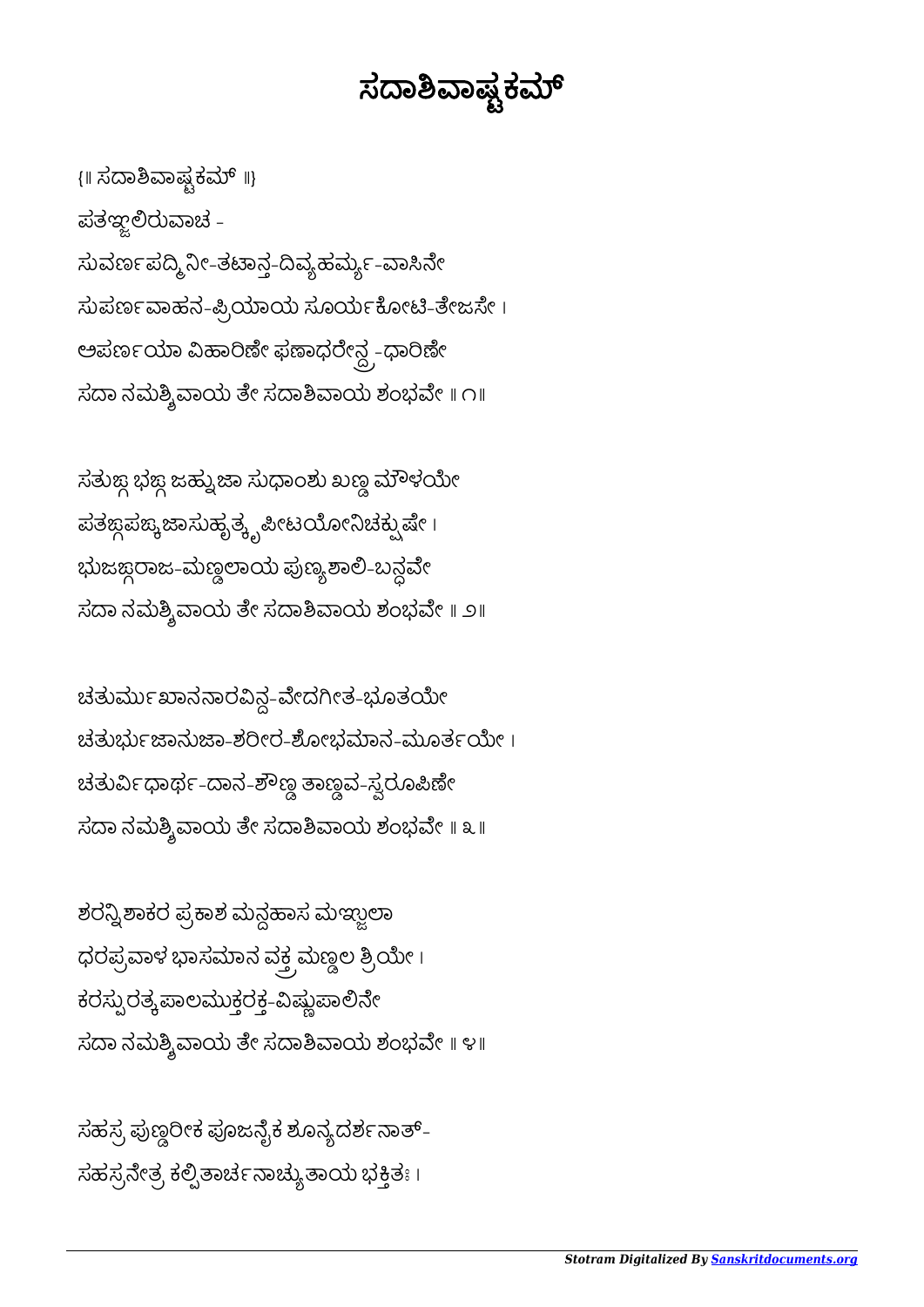ಮೀನೇಕ್ಸಣಾಯಾಃ ಪತಯೇ ಶಿವಾಯ ನಮೋ-ನಮಸ್ಸುನ್ದರ-ತಾಣ್ಣವಾಯ ॥ ೧೦॥

॥ ಇತಿ ಶ್ರೀ ಹಾಲಾಸ್ಯಮಾಹಾರ್ತ್ಮ್ಲೇ ಪತಞ್ಲಲಿಕೃತಮಿದಂ ಸದಾಶಿವಾಷ್ಟಕಮ್ ॥

ಹಾಲಾಸ್ಯನಾಥಾಯ ಮಹೇಶ್ವರಾಯ ಹಾಲಾಹಲಾಲಂಕೃತ ಕನ್ದರಾಯ ।

ಮಧುರಿಪು-ವಿಧಿ ಶಕ್ರ ಮುಖ್ಯ-ದೇವೈರಪಿ ನಿಯಮಾರ್ಚಿತ-ಪಾದಪಙ್ಯಜಾಯ । ಕನಕಗಿರಿ-ಶರಾಸನಾಯ ತುಭ್ಯಂ ರಜತ ಸಭಾಪತಯೇ ನಮಶ್ಶಿ ವಾಯ ॥ ೯॥

ಮೃಕಣ್ಣುಸೂನು ರಕ್ಷಣಾವಧೂತದಣ್ಣ-ಪಾಣಯೇ  $\vec{r}$ ಸುಗನ್ದಮಣ್ಣಲ ಸ್ಫುರತ್ಪ್ಗಭಾಜಿತಾಮೃತಾಂಶವೇ । ಅಖಣ್ಣಭೋಗ-ಸಮ್ಪದರ್ಥಲೋಕ-ಭಾವಿತಾತ್ಮ್ರನೇ  $\vec{a}$ ಸದಾ ನಮಶ್ಶಿವಾಯ ತೇ ಸದಾಶಿವಾಯ ಶಂಭವೇ ॥ ೮॥

ಅತಿ ಪ್ರಗಲ್ಬ ವೀರಭದ್ರ-ಸಿಂಹನಾದ ಗರ್ಜಿತ ಶ್ರುತಿಪ್ರಭೀತ ದಕ್ಷಯಾಗ ಭೋಗಿನಾಕ ಸದ್ಮ ನಾಮ್ । ಗತಿಪ್ರದಾಯ ಗರ್ಜಿತಾಖಿಲ-ಪ್ರಪಞ್ಚಸಾಕ್ಷಿಣೇ  $\vec{a}$ ಸದಾ ನಮಶ್ಶಿವಾಯ ತೇ ಸದಾಶಿವಾಯ ಶಂಭವೇ ॥ ೭॥

ರಸಾರಥಾಯ ರಮ್ಯಪತ್ರ ಭೃದ್ರಥಾಙ್ಗಪಾಣಯೇ ರಸಾಧರೇನ್ದ್ರಚಾಾಪಶಿಞ್ಜಿನೀಕೃತಾನಿಲಾಶಿನೇ। ಸ್ವಸಾರಥೀ-ಕೃತಾಜನುನ್ವವೇದರೂಪವಾಜಿನೇ ಸದಾ ನಮಶ್ಶಿವಾಯ ತೇ ಸದಾಶಿವಾಯ ಶಂಭವೇ ॥ ೬ ॥

ಸಹಸ್ರಭಾನುಮಣ್ಣಲ-ಪ್ರಕಾಶ-ಚಕ್ರದಾಯಿನೇ ಸದಾ ನಮಶ್ಶಿವಾಯ ತೇ ಸದಾಶಿವಾಯ ಶಂಭವೇ ॥ ೫॥